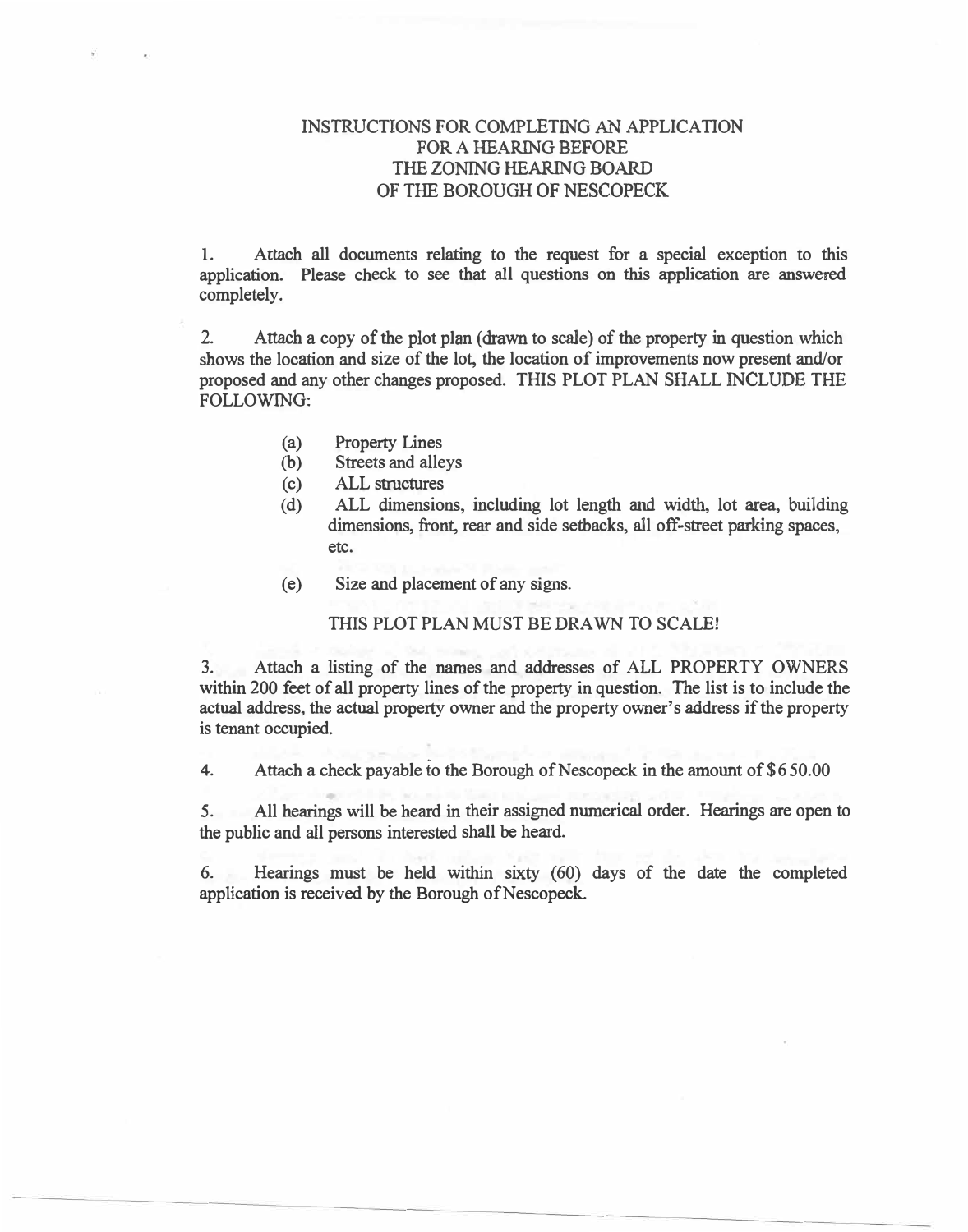#### FOR OFFICIAL USE ONLY

| Date application filed:<br>Date fee paid:<br>Date hearing advertised:<br>Reason for appeal: |          |
|---------------------------------------------------------------------------------------------|----------|
| Date of hearing:                                                                            | Hrg. No. |

# ZONING HEARING BOARD BOROUGH OF NESCOPECK LUZERNE COUNTY, PENNSYLVANIA

# **APPLICATION FOR SPECIAL EXCEPTION**

The undersigned requests the granting of a Special Exception by the Zoning Hearing Board of the Borough of Nescopeck as set forth below:

## BACKGROUND

1. Name, Address, and Telephone Number of Applicant(s):

2. Address of property in question:

3. Zoning District in which the property is located: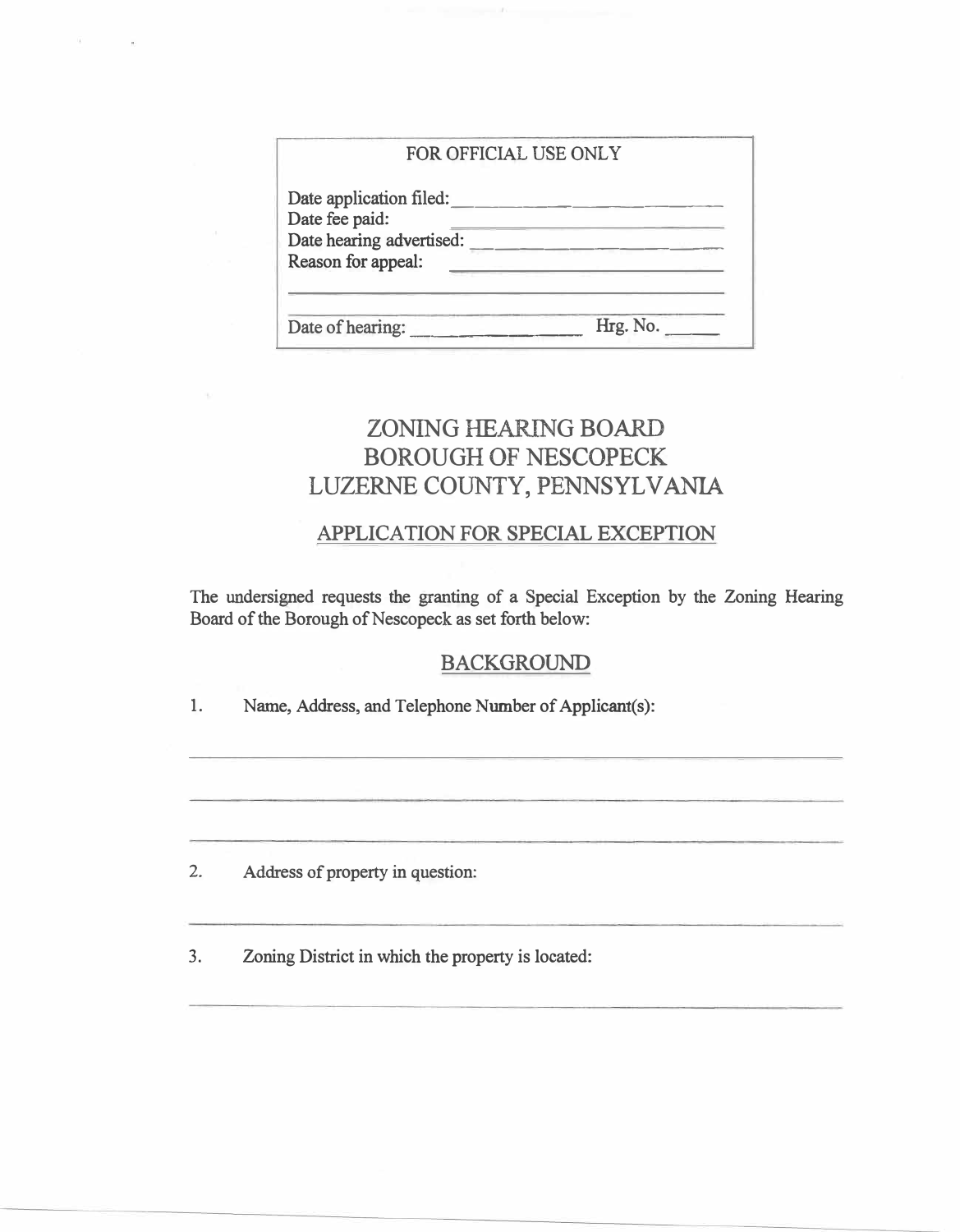**4. What is your interest in the property in question? Please set forth whether you own the property, lease the property, intend to lease the property, or intend to purchase the property under an agreement of sale:**

5. **Set forth in detail what you are proposing to do on this property.** 6. **Set forth in detail the reason your proposed project requires the special exception. 7. Set forth why you feel the Zoning Hearing Board should grant your request and list all uses, physical circumstances and conditions that you feel justify the granting of this special exception. 8. Set forth the effects that the granting of this special exception will have on the neighborhood where the property is located.**